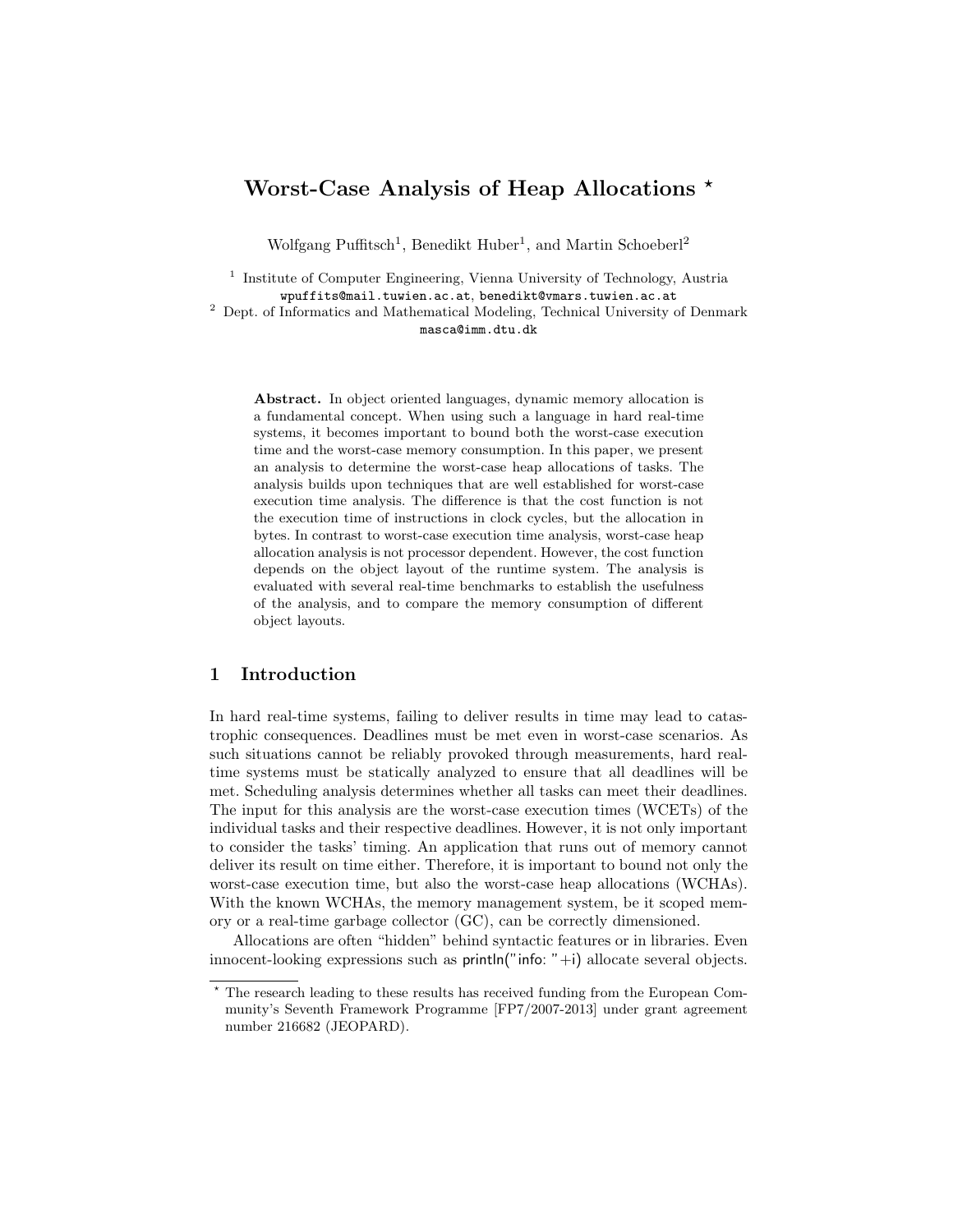The expression "info: "+i is processed as follows: a StringBuilder object is allocated, which contains an array to store the actual characters. Then, "info: " is appended to that object, potentially allocating a larger character array. The integer i is also appended to that object; converting a number to its decimal representation requires another character array. Finally, the StringBuilder is converted to a String, allocating yet another object. In total, two objects and two to four arrays are allocated. Considering the simplicity of the above expression, manual analysis of realistic programs is clearly not an option.

Manual analysis is also complicated by the fact that the requested amount of memory is not always the same as the allocated amount. In object-oriented languages, objects include some meta-information about the type of an object to allow dynamic method calls. Some real-time GCs (RTGCs) split objects, either to avoid [20] or to overcome [5] fragmentation issues. Programmers must have intimate knowledge about the runtime-system to find out how much memory is actually allocated.

Knowledge about heap allocations is useful both when using a RTGC and when using scoped memory. Scoped memory was introduced in the real-time specification for Java RTSJ [3] to eliminate the need for garbage collection. As the size of the scoped memory area has to be provided when the area is created, it is important to know how much memory will be allocated in that scoped memory. The analysis helps to size the scoped memory area such that allocation demands can be met even in worst-case scenarios.

Real-time garbage collection has gained more acceptance since the RTSJ was formulated, and the use of scoped memory often can be avoided. Unlike a GC for general purpose systems, hard RTGCs require some knowledge about the application for correct operation. A RTGC must be paced correctly—otherwise it cannot keep up with the allocations from the application. In such a case the system would fail, either because it runs out of memory or because tasks are delayed beyond their deadline by the GC. The allocation rate alone is not enough to determine an upper bound for the period of the GC thread [14, 15]. However, the allocation rate is a necessary prerequisite for pacing the RTGC.

We propose to use the existing technologies for WCET analysis for the analysis of heap allocations and provide cost formulas for several object layouts. We evaluate the tighness of our approach by comparing the analysis results to measurements, and identify programming idioms that introduce pessimism.

The following section provides an overview of work related to this paper. Background on WCET analysis, on which the WCHA analysis builds upon, is given in Sec. 3. In Sec. 4, we present the analysis to automatically determine the WCHAs of tasks, which is evaluated in Sec. 5. Section 6 concludes the paper and provides an outlook on future work.

# 2 Related Work

An early attempt at automated computation of upper bounds for different performance measures was presented by Wegbreit [22]. The analyses are formulated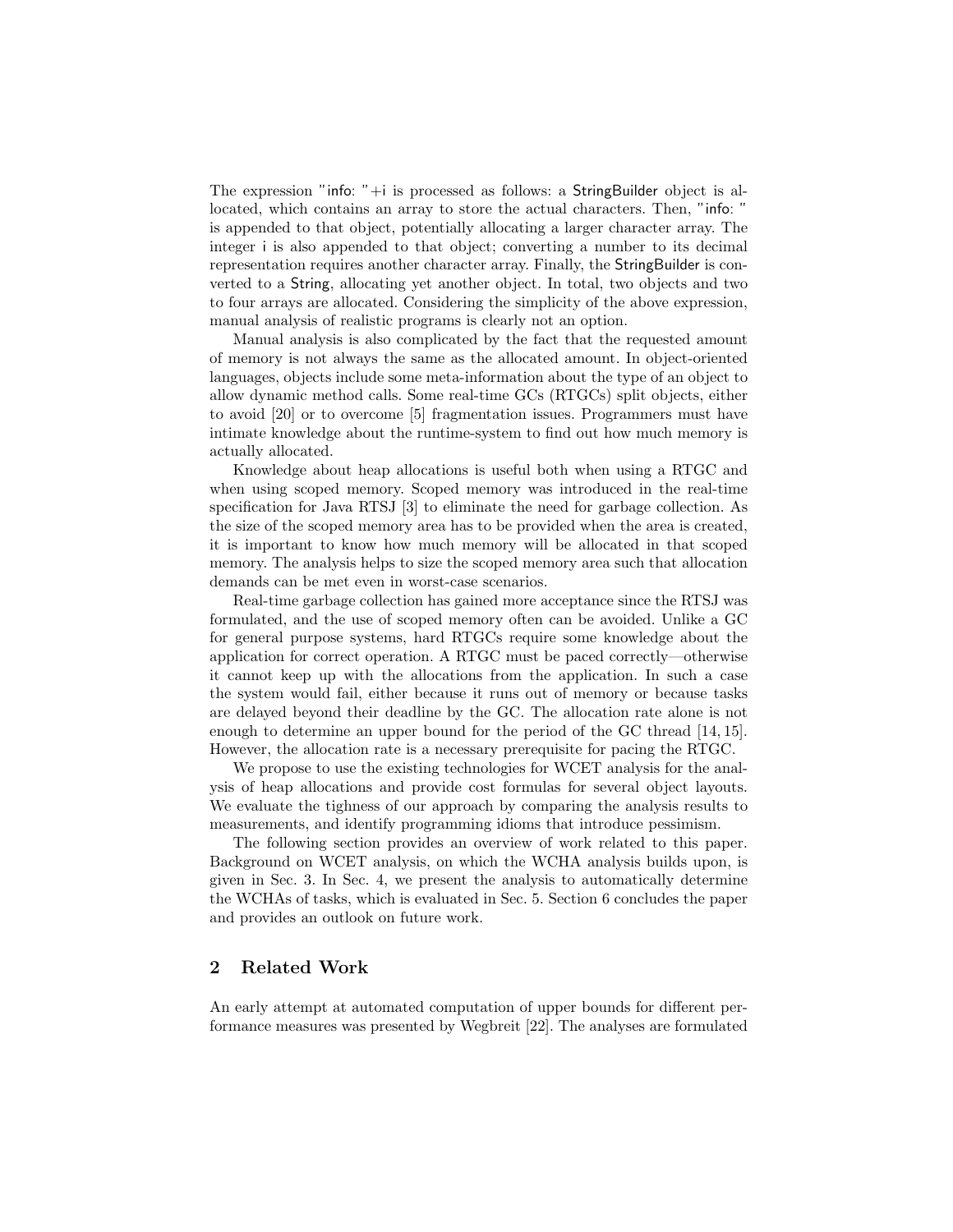for Lisp and computation takes place on a symbolic level. Recursion (which is also used to implement loops) leads to recurrence equations that are solved to derive results in a closed form. When aggregating worst-case results, the analysis must be conservative, and assume that all program fragments exhibit their worst-case behavior at the same time. This leads to results that are similar to the timing schema [18]. In contrast, our analysis uses a more powerful approach based on integer linear programming, which allows expressing cases where the execution of program fragments is not independent.

Unnikrishnan et al. presented analyses for both allocations and live memory [21], which are to some degree similar to the analyses by Wegbreit. However, recursion is handled implicitly rather than through explicit equations. The analyses are formulated for a first-order functional language and assume that the input programs are purely functional. It is not clear whether their findings can be directly applied to imperative languages such as Java.

Albert et al. [1] developed an analysis framework where a sub-set of Java bytecodes is transformed to a rule-based procedural representation. Loops are transformed into recursions, and recurrence equations are generated to characterize the program. The solution to these equations provides parametric bounds for the memory consumption.

The analysis presented by Braberman et al. [4] computes the memory usage of "regions" within a program. The memory consumptions of these regions are combined to derive symbolic bounds on the minimum memory consumption and the total amount of allocated memory.

Mann et al. [11] developed a data-flow analysis to determine worst-case allocation rates. They use an instruction "window", and determine how much data is potentially allocated within such a window. Clustered allocations, as they are common at the start of a task's period, can lead to considerable pessimism when using an instruction window. Considering the whole execution of a task, as our analysis does, levels out such allocation spikes.

### 3 WCET Analysis

WCET analysis, similar to many other program analyses, is performed on a program abstraction, the control flow graph (CFG). In a CFG the basic blocks are represented by vertices and the directed edges represent possible control flows. The cost of an edge is set to the maximum time needed to execute the basic block it originates from. WCET analysis needs to find the most expensive execution path between the program's entry and exit node. In order to bound the execution time of a task or method, an upper bound for the number of times loops are executed and for recursion depths has to be known. Additionally, one aims to exclude infeasible paths, which are never taken but are part of the CFG abstraction.

A common technique to find the WCET is implicit path enumeration (IPET) [13, 10]. The problem of finding the most expensive execution path is transformed to a network flow problem. The variables of the problem correspond to the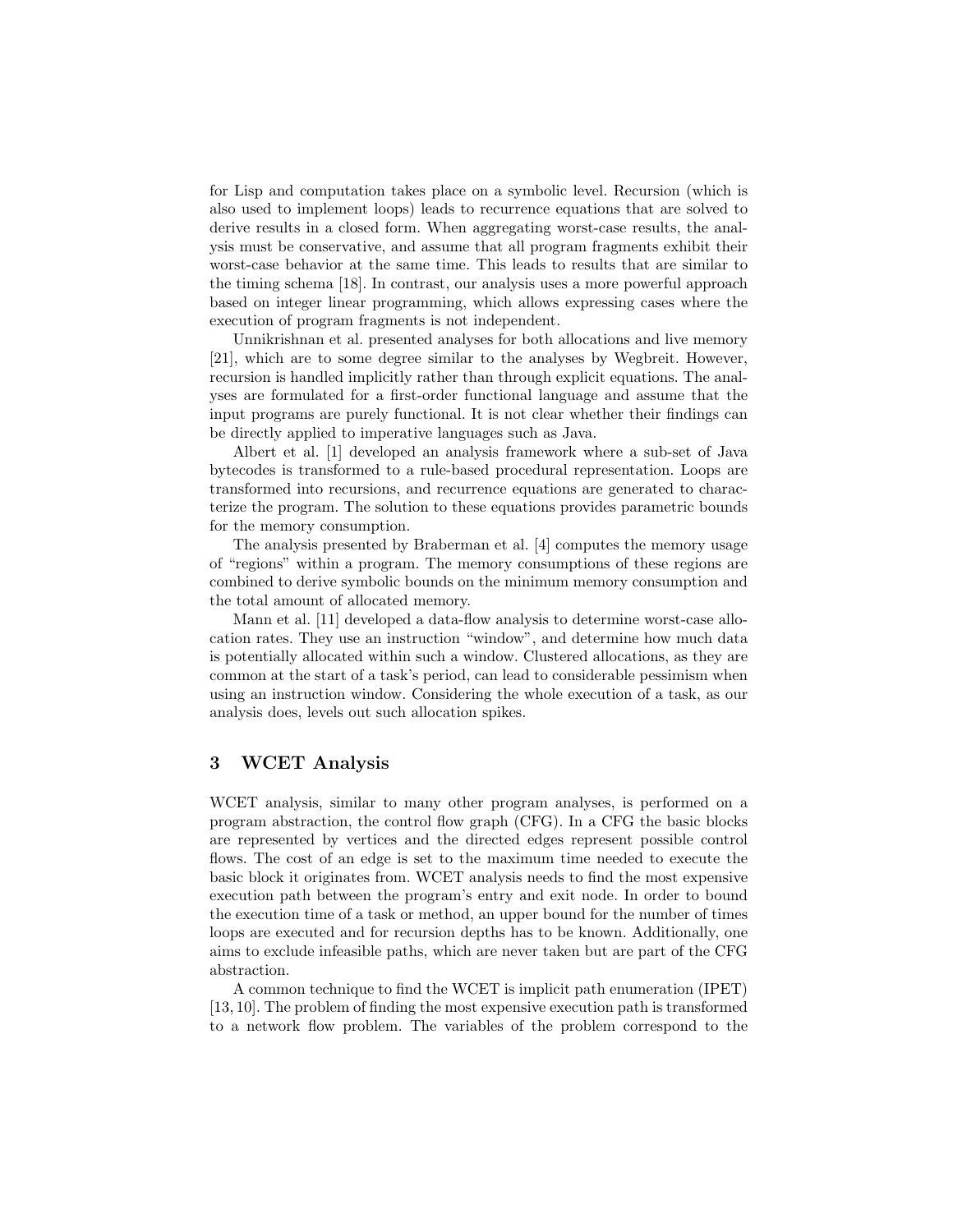```
for (int i = 2; i \le 10; i++) // outer loop
{
  for (int j = i; a[j] < a[j - 1]; j--)
  // \alphaWCA loop \leq 9
  1/ @WCA loop \lt= 45 outer
  {
    swap(a, j, j - 1);}
}
```
Listing 1.1. Loop bound annotation example

execution frequency of CFG edges. Unique start and end vertices are created with a single outgoing and a single incoming edge with execution frequency one. For all other vertices, representing basic blocks in the CFG, the flow into the vertex is equal to the flow out of the vertex. Furthermore, linear constraints to bound the maximum number of loop iterations and to exclude infeasible paths are added. Each edge is assigned a constant execution cost. The problem of finding the WCET now amounts to finding the flow with maximal cost. The solution to the resulting integer linear programming (ILP) problem can be found by a standard ILP solver, such as  $lp\_solve.^3$ 

WCET analysis usually calculates a safe bound of the real WCET. Due to simplifications of the processor model some features are modeled with conservative execution times. Furthermore, infeasible paths in the CFG can stay undetected by the tool. Elaborated annotation languages have been developed to reduce the pessimism due to infeasible paths [9].

#### 3.1 Loop and Recursion Bounds

In order to bound the WCET, it is necessary to bound the maximum number of loop iterations and the maximum depths of recursions. Simple loop bounds can be automatically extracted from the program source. For this purpose, a dataflow analysis (DFA) framework providing a loop bound analysis is integrated in the WCET analysis tool [17].

However, if a bound cannot be determined automatically, programmers must provide annotations. An example for such an annotation is shown in Listing 1.1. The annotation  $\mathsf{QWCA}$  loop $\leq=9$  tells the analysis that the loop body is executed at most 9 times whenever the loop is entered. The annotation @WCA loop<=45 outer further restricts the number of times the loop body is executed by stating that it is executed at most 45 times whenever the outer loop is entered. The analysis can therefore compute tight bounds for triangular and other non-rectangular loops.

 $^3$  http://lpsolve.sourceforge.net/5.5/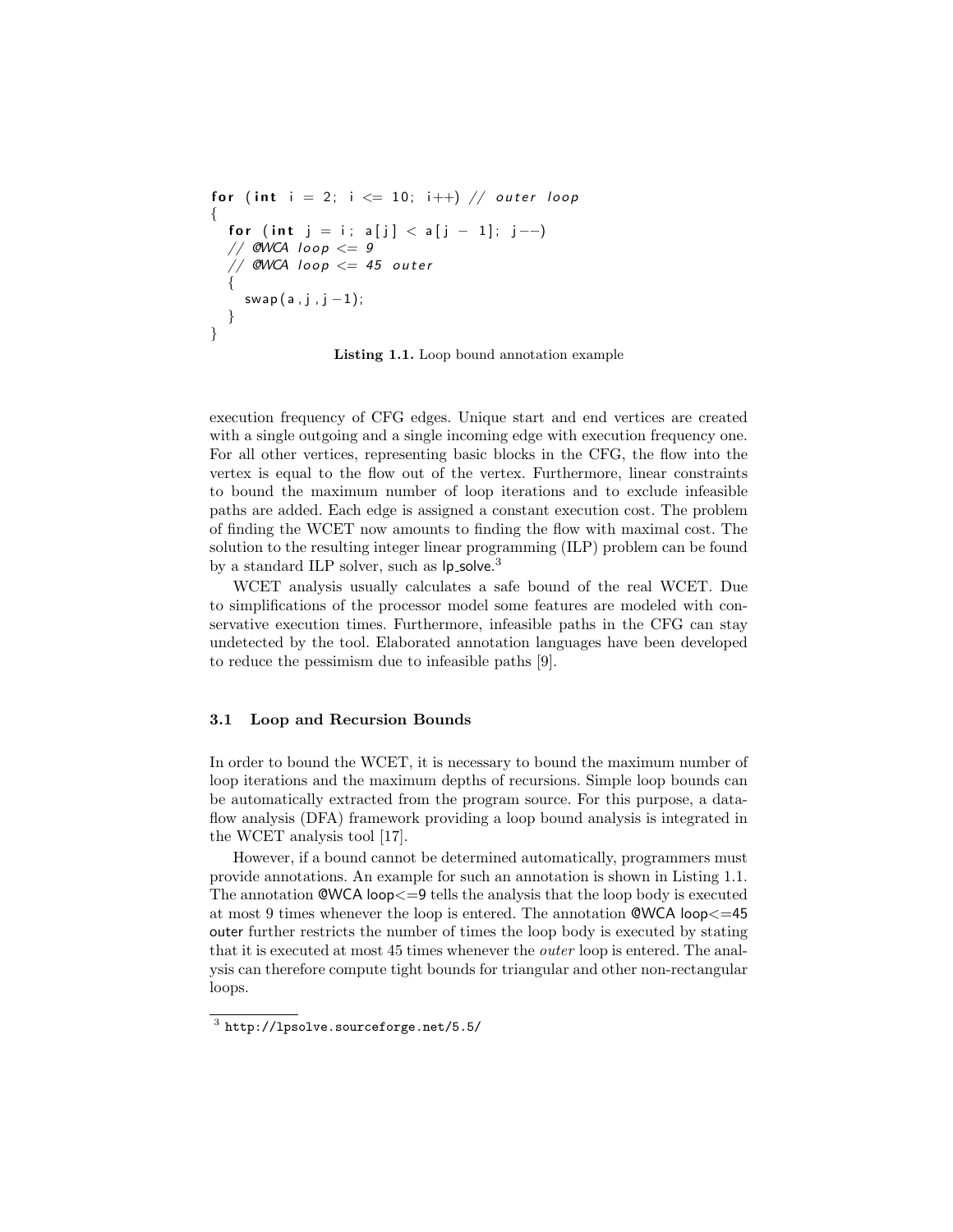#### 3.2 Data-flow Analysis

The data flow analyses are run prior to the WCET calculation, and provide information to deal with dynamic dispatch (receiver type analysis) and cycles in the CFG (loop bound analysis). Both analyses are based on the techniques described in [12], and operate directly on Java bytecode.

Receiver Types. A receiver type analysis computes which types an object may actually have. This is useful to reduce the pessimism that is introduced to the WCET/WCHA analysis by virtual method calls. The term *receiver* refers to the object which receives a message through the method call.

Our receiver type analysis take call strings into account and is similar to k-CFA (" $k^{\text{th}}$ -order control-flow analysis") [19]; a detailed description of the analysis can be found in [17]. We acknowledge that techniques like the ones described in [2] are more efficient than our approach. However, these techniques trade precision for analysis time; the amount of pessimism introduced by this loss in precision remains to be evaluated.

Loop Bounds. The loop bound analysis is based on an interval analysis that computes an upper bound for the values integer variables may hold. It is augmented with information whether a variable is only incremented or decremented. From the value range of a loop variable and its possible increments/decrements, it can be deduced how often a loop may be executed. As this analysis is not the focus of this paper, please refer to [17] for details of the analysis.

A by-product of the loop bound analysis is that it also computes ranges for array sizes. As the analysis computes ranges for all integer variables, it also computes ranges for the values that are passed to newarray, anewarray, and multianewarray. The only necessary change in the analysis was to keep those ranges available for further processing.

#### 3.3 Execution Time Calculation

In addition to the high-level program analysis described above, the construction of a low-level timing model is necessary before calculating the WCET. The low-level analysis provides a bound on the execution time of basic blocks, and depends on the particular target platform. As the state of the instruction cache, the pipeline and other hardware components might influences the timing, nonlocal analyses of these components are necessary to obtain tight bounds.

Given the results of the low-level and high-level program analysis, a system of linear constraints is generated for each CFG. The objective function for the ILP problem is obtained by summing up the cost of all edges. The cost of an edge is the product of the edge's frequency (a variable) and the cost of executing the basic block the edge originates from. The latter is a constant obtained by the low-level timing analysis. Finally, the model is passed to an ILP solver, which calculates the edge's execution frequency on the worst-case path, as well as the WCET itself.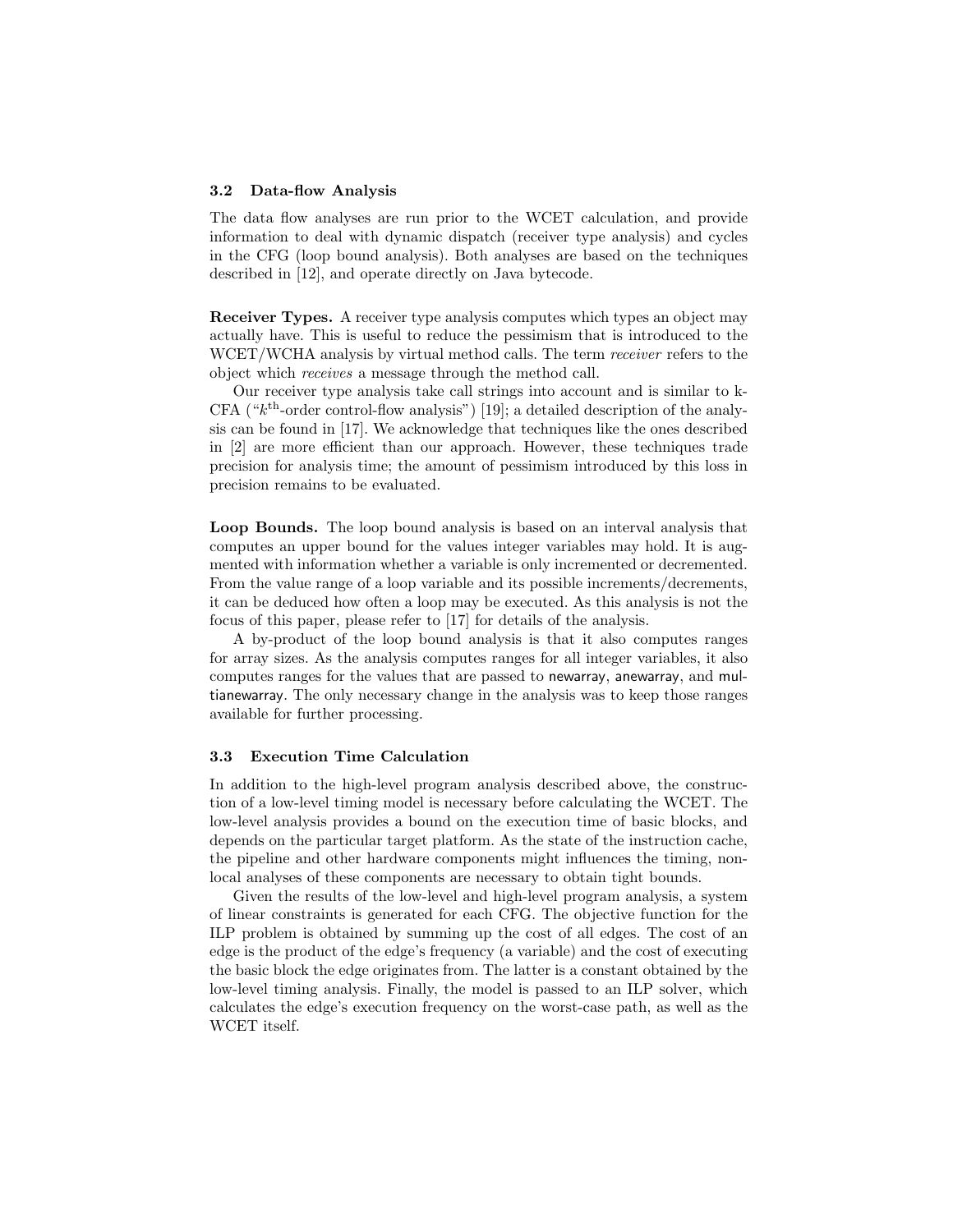# 4 Heap Allocation Analysis

The WCHA analysis we propose is based on the WCET analysis described in Sec. 3. Instead of using the execution time as cost function for the analysis, we use the amount of memory a bytecode allocates. This implies that the infrastructure for calculating the WCET can be reused for calculating the WCHA. All path information obtained from value and loop bound analysis and the information extracted from annotations, is available to the allocation analysis as well.

Obviously, most bytecodes do not allocate any memory. The amount of memory a new bytecode allocates is determined by the type it allocates. The size of instances of that type are known at compile time, and can be obtained by adding the sizes of all fields for a given class and its superclasses. When allocating arrays, the allocation size is determined at runtime.

#### 4.1 Array Size Bounds

To bound the maximum size of allocated arrays, the DFA has been extended to provide array sizes at the allocation site. During the loop bound analysis, ranges for all integer values have to be computed. As this also includes values on the stack, the analysis has been extended to record bounds for array allocations. When encountering a newarray or anewarray instruction, a mapping between the allocation site and the range of the appropriate stack location is added to an allocation bound table. For multianewarray instructions, the analysis must record multiple stack locations, to bound every level of the multidimensional array. When computing the cost of an array allocation, the appropriate mapping is retrieved from the allocation bound table.

If the analysis does not succeed in computing a bound, annotations have to be provided by the programmer. An example for an array size annotation would be arr = new int[n]; // QWCA size $\leq$ =100, where the array is annotated to occupy no more than 100 elements.

#### 4.2 Object Layouts

When analyzing the WCET it is also necessary to include low-level details of the processor in the analysis. Some of the low-level architecture details, such as caches and branch predictors, are irrelevant for the WCHA analyis. However, the analysis must take into account the object layout of the underlying JVM.

Figure 1 shows object layout variants that are used in JVMs with RTGCs. White cells contain user data, while gray cells contain meta-information required by the runtime system. Black cells denote memory which cannot be used due to the object layout. The black cells are the result of internal fragmentation.

In a RTGC, it is necessary to either defragment memory (by relocating objects) or to avoid unbounded fragmentation. In a handle-based layout  $(Fig, 1(a))$ , a handle in a separate handle area points to the actual object. The handle area does not need compaction, because the fixed length of the handles eliminates fragmentation. Object relocation is simple, because only the indirection pointer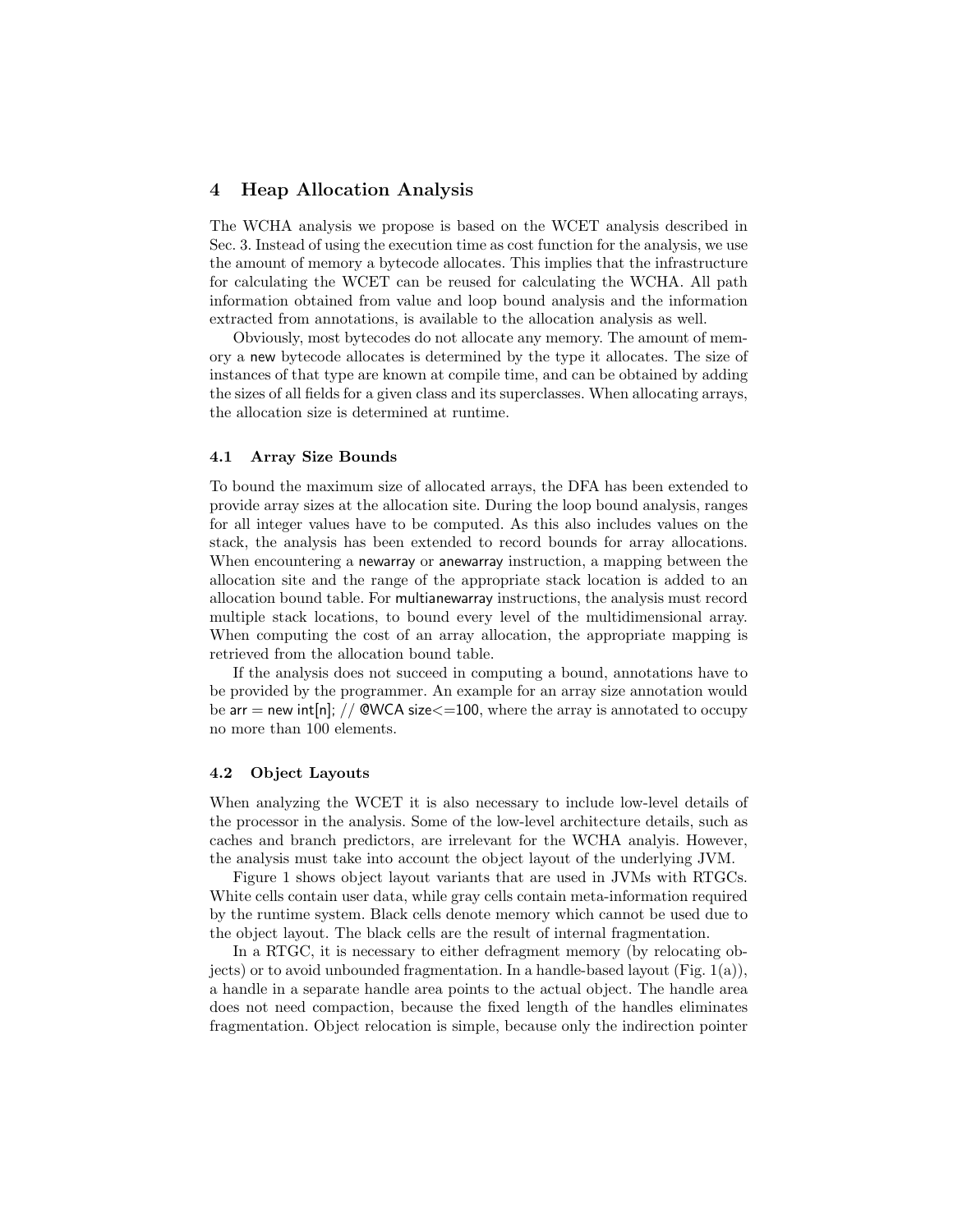

Fig. 1. Comparison of object layouts

in the handle has to be updated. While the cost for an object is similar to a header-based layout, it has to be taken into account that also the number of allocated objects has to be bounded in order to fit the handle area.

A layout that incorporates header data  $(Fig. 1(b))$  into the object eliminates the indirection. However, when relocating objects, forwarding pointers have to be followed. On average, such a layout speeds up object accesses, but in the worst case, access times are similar to a handle-based layout due to the indirection through the forwarding pointer during object relocation. Such a layout also complicates defragmentation, because all references in the objects and on the thread stacks have to be updated to point to the new object location.

When using fixed block sizes for all allocations, external fragmentation can be eliminated, albeit at the expense of internal fragmentation. Such a layout is shown in Fig. 1(c). Objects that are too large to fit into a single block are organized as linked list. Arrays are organized as a tree to achieve logarithmic costs for accesses. Individual accesses may be more expensive than with the other object layouts. However, when considering the whole system, this is alleviated by the fact that no defragmentation is necessary.

#### 4.3 Cost Functions

Different object layouts lead to different cost functions for the heap allocation analysis. Object fields can be allocated packed or at word boundaries. Object meta-data (e.g., object type, array size, object locks,...) can be organized differently to optimize for size or for speed. Furthermore, large objects can be split into constant sized blocks to avoid heap compaction or to make object relocation interruptible.

In the following,  $\mathcal{F}(o)$  are the fields of an object o, and  $\mathcal{F}_k(o)$  is the k-th field of object o (with indices starting at 1). With  $s(f)$  we denote the size of a field f in bytes, and with  $a(f)$  the required alignment for the field f. For the total memory usage of an object  $o$  we write  $mu(o)$ .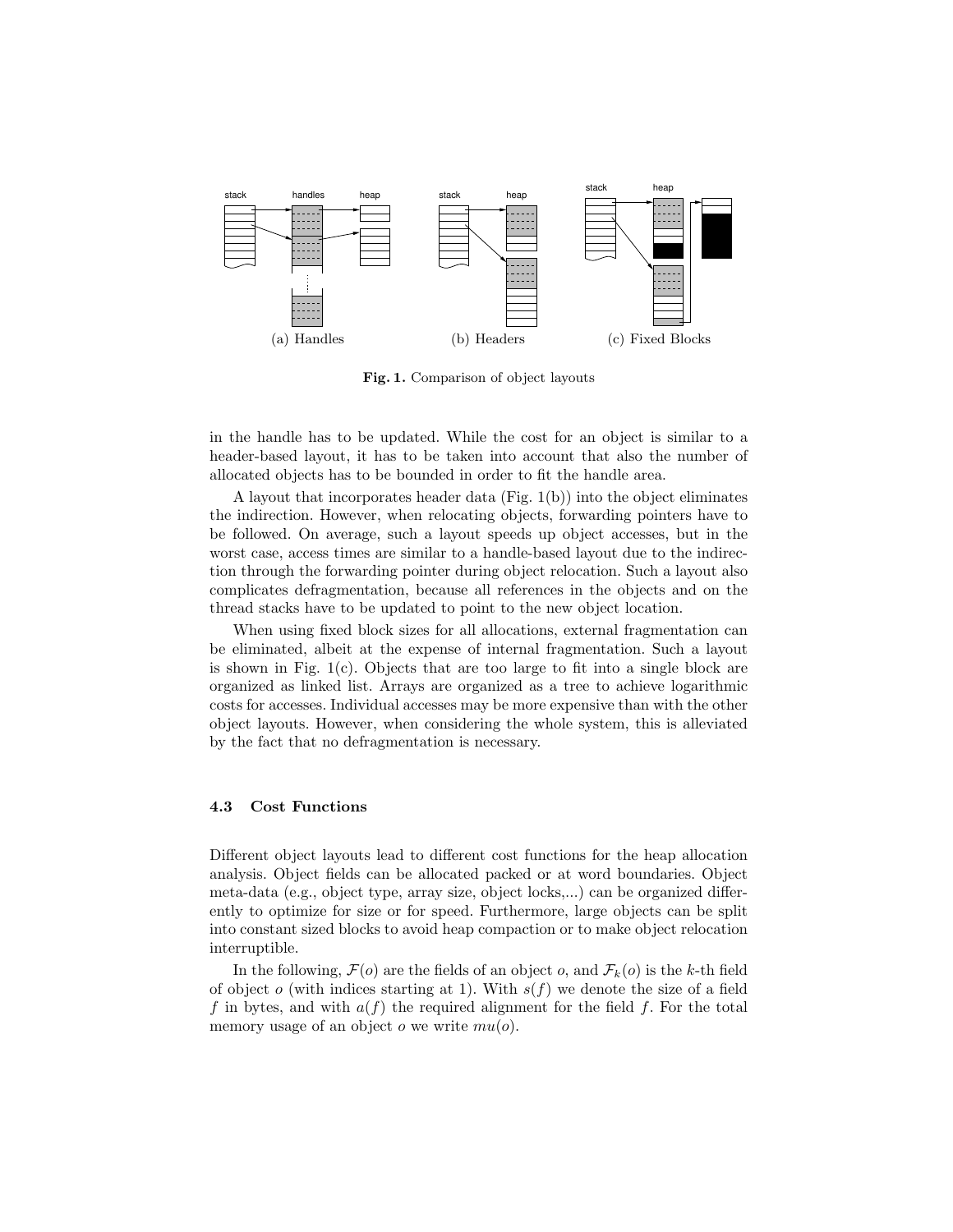To handle alignment requirements, we define  $P(n, m)$  such that it pads the address  $n$  to a multiple of  $m$ .

$$
P(n,m)=\left\lceil\frac{n}{m}\right\rceil m
$$

 $S(n, f)$  returns the memory usage of an object after adding a field f to that object at relative address n. For example,  $S(3, f)$  would evaluate to 8 for a 4-byte field  $f$  that requires alignment to 4-byte boundaries.

$$
S(n, f) = P(n, a(f)) + s(f)
$$

Handle-based Layout. In a handle-based layout, header data is stored at the handle site, while the payload is located in the remaining heap space. Together, the handle and the payload must fit the total available memory. Furthermore, it is necessary that the handle area is large enough for the handles, and the rest of the heap is large enough for the object data.

The memory usage of an object can be computed with the following formulas:

$$
mu_h(o) = s(handle)
$$
  
\n
$$
mu_f^0(o) = 0
$$
  
\n
$$
mu_f^k(o) = S(mu_f^{k-1}(o), \mathcal{F}_k(o))
$$
  
\n
$$
mu_f(o) = P(mu_f^{|\mathcal{F}(o)|}(o), A_{field})
$$
  
\n
$$
mu(o) = m_h(o) + mu_f(o)
$$

We assume that handles are always aligned, and that any required padding or unused fields are part of s(handle). Furthermore, the formulas assume that object fields start at an address that never requires padding. The maximum alignment for object fields is denoted by  $A_{field}$ . By padding the end of the user data to such an alignment boundary, we ensure that the next object starts at this boundary and its first field indeed does not require padding.

The equations for arrays are the same as for objects, except that arrays use an array handle instead of a handle. The handle types can differ, because the array handle must accomodate the size of the array and type information may be treated differently.

When being interested in the overall memory consumption,  $mu(o)$  is the appropriate cost function. When considering the handle area and the remaining heap space separately,  $mu_h(o)$  and  $mu_f(o)$  provide the respective cost functions.

Layout with Header Data. Header data is located in the same place as the payload. The memory usage can be computed as follows:

$$
mu^{0}(o) = s(header)
$$
  
\n
$$
mu^{k}(o) = S(mu^{k-1}(o), \mathcal{F}_{k}(o))
$$
  
\n
$$
mu(o) = P(mu^{|\mathcal{F}(o)|}(o), A_{header})
$$
  
\n
$$
k > 0
$$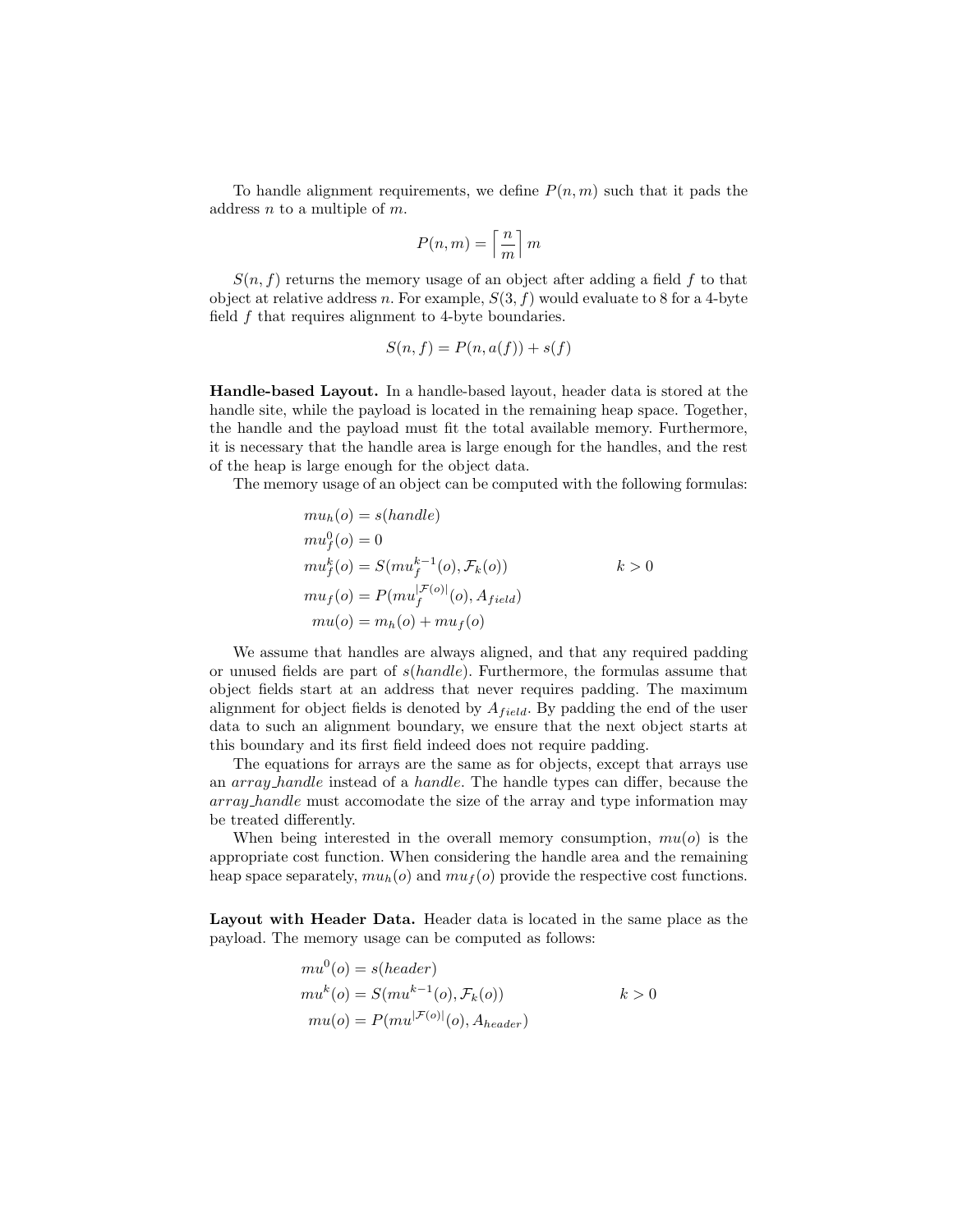Again, we assume that objects start appropriately aligned and add padding at the end of the object as required. The equations for arrays are the same, except that an *array\_header* is used instead of *header*.

Fixed-Block Layout. In the fixed-block object layout, the header data and the start of the object are in the same block. If the header data and the payload exceed the size of a single block, the object is split across several blocks. The link to the next block may be located at the start or the end of a block, which leads to slightly different equations for the memory usage computation. With B we denote the size of a block; we assume that fields never require padding at the beginning of a block.

Next Pointer at End of Block If the pointer to the next block is located at the end of a block, it must be checked whether the field and the next pointer fit the current block when adding a field to an oject. The function  $S_{next}$  returns a value greater than B if these two fields do not fit the current block.

$$
S_{next}(n, f) = S(S(n \bmod B, f), next)
$$

The function  $S_{block}$  uses  $S_{next}$  to determine the actual memory usage when adding field  $f$  at position  $n$ .

$$
S_{block}(n, f) = \begin{cases} S(n, f) & \text{if } S_{next}(n, f) \leq B \\ P(n, B) + S(0, f) & \text{if } S_{next}(n, f) > B \end{cases}
$$

Next Pointer at Beginning of Block If the next pointer is located at the beginning of a block,  $S_{next}$  and  $S_{block}$  have a slightly different definition:

$$
S_{next}(n, f) = S(n \mod B, f)
$$
  
\n
$$
S_{block}(n, f) = \begin{cases} S(n, f) & \text{if } S_{next}(n, f) \leq B \\ P(n, B) + S(s(next), f) & \text{if } S_{next}(n, f) > B \end{cases}
$$

In this flavor of the fixed-block object layout, the *next* pointer must taken into account for all blocks. This is especially true for the first block; the next pointer for this block is considered as part of the object header.

Memory Usage of Objects The memory usage for objects can be computed with the following formulas:

$$
mu^{0}(o) = s(header)
$$
  
\n
$$
mu^{k}(o) = S_{block}(mu^{k-1}(o), \mathcal{F}_{k}(o))
$$
  
\n
$$
mu(o) = P(mu^{|\mathcal{F}(o)|}(o), B)
$$
  
\n
$$
k > 0
$$

The formulas are the same for both flavors of the fixed-block object layout; the placement of the *next* pointer is already taken into account by  $S_{block}$ .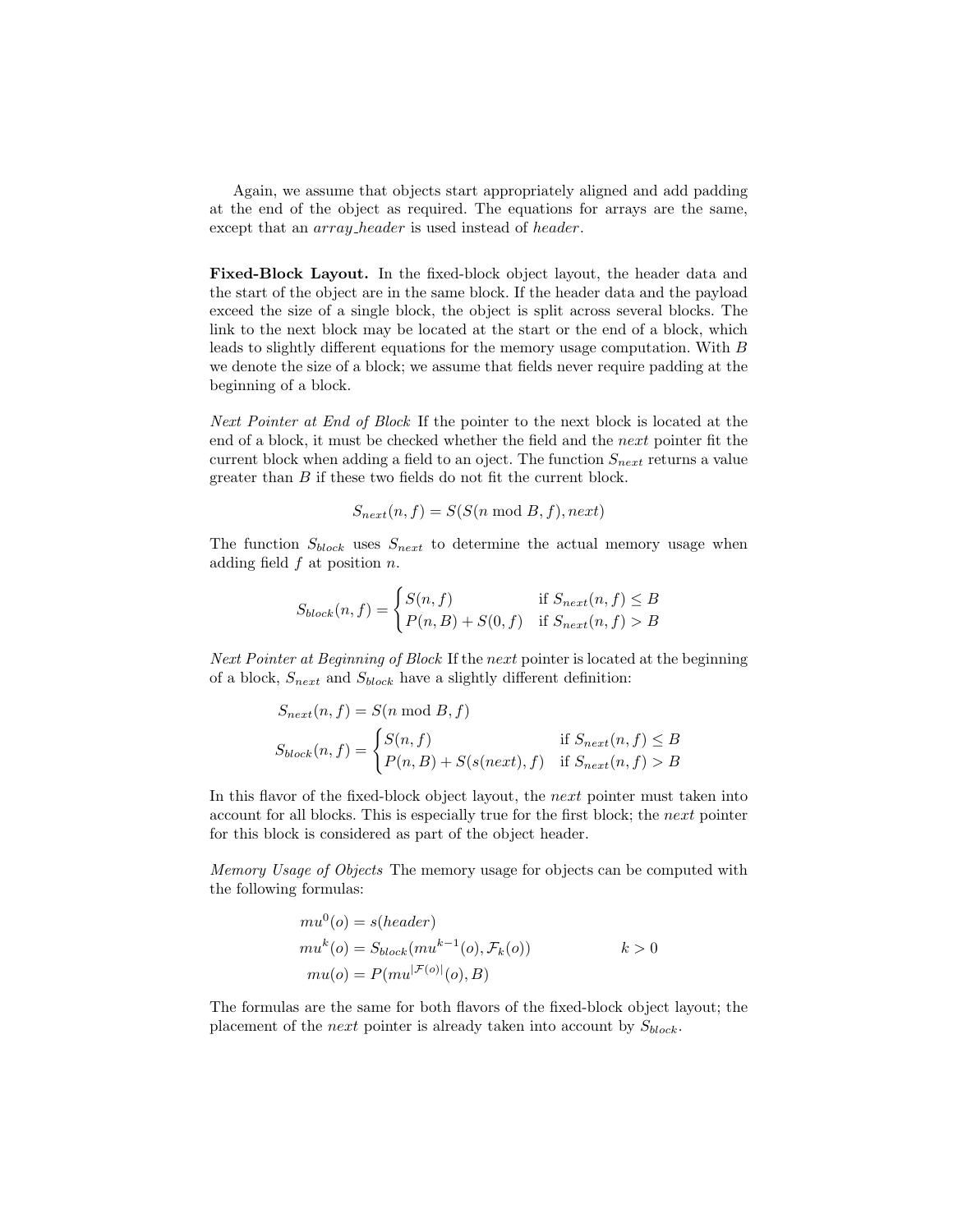Memory Usage of Arrays Arrays have a special header, that includes the size of the array and depth of the tree representation. As all fields are the same size and have the same padding requirements, we do not need to use a recursive definition for the memory consumption.  $L(a)$  captures how many array fields fit into a single block.  $N(a)$  is the number of blocks the array elements occupy. M is the number of next pointers within an inner node of the tree representation.

$$
L(a) = \left\lfloor \frac{B}{s(\mathcal{F}_1(a))} \right\rfloor \qquad N(a) = \left\lceil \frac{|\mathcal{F}(a)|}{L(a)} \right\rceil \qquad M = \left\lfloor \frac{B}{s(next)} \right\rfloor
$$

$$
depth(a) = \lceil \log_M(N(a)) \rceil
$$
  
\n
$$
mu^{0}(a) = s(array \text{,} \text{header})
$$
  
\n
$$
mu(a) = \begin{cases} P(mu^{0}(a), B) & \text{if } |\mathcal{F}(a)| = 0\\ P(mu^{0}(a), B) + \sum_{i=0}^{depth(a)} B\left\lceil \frac{N(a)}{M^{i}} \right\rceil & \text{if } |f(a)| > 0 \end{cases}
$$

# 5 Evaluation

To evaluate the heap allocation analysis, three benchmarks and two applications are analyzed and the memory consumption is compared to measurements of the five applications on the target JVM.Measurements cannot reliably capture the the worst-case behavior; comparing the analysis results with measurements only hints at bounds that might be overly pessimistic.

In order to compare our work with existing memory allocation analyses, we use the JOlden benchmark suite [6], which was also used in [4, 1]. We use the subset of the benchmarks that does not require recursion and hence can be analysed by our tool. The benchmarks were modified such that they do not get their parameters via the command line arguments. We cannot compute a worst-case bound for unknown input values and hence initialize the appropriate variables internally. Where the DFA could not find loop bounds, we provided manual annotations.

The first application we evaluate is based on the demo application presented in [5].<sup>4</sup> It emulates a multi-threaded financial transaction system, which must react to market changes within a bounded amount of time. For the evaluation, we chose the methods MarketManager.onMessage() and OrderManager.checkForTrade(), both of which perform core functionality of the respective thread.

The application was adapted in three ways: First, the execution model of our execution platform is closer to the thread model of safety-critical Java [7], than the thread model of the RTSJ. The thread management therefore had to be reorganized. Second, our platform does not support the libraries for receiving and transmitting messages. This part had to be rewritten such that messages are read from and sent to standard in- and output. Third, we used string buffers

<sup>4</sup> We thank Eric Bruno and Greg Bollella for open-sourcing this demo application. It is available at http://www.ericbruno.com.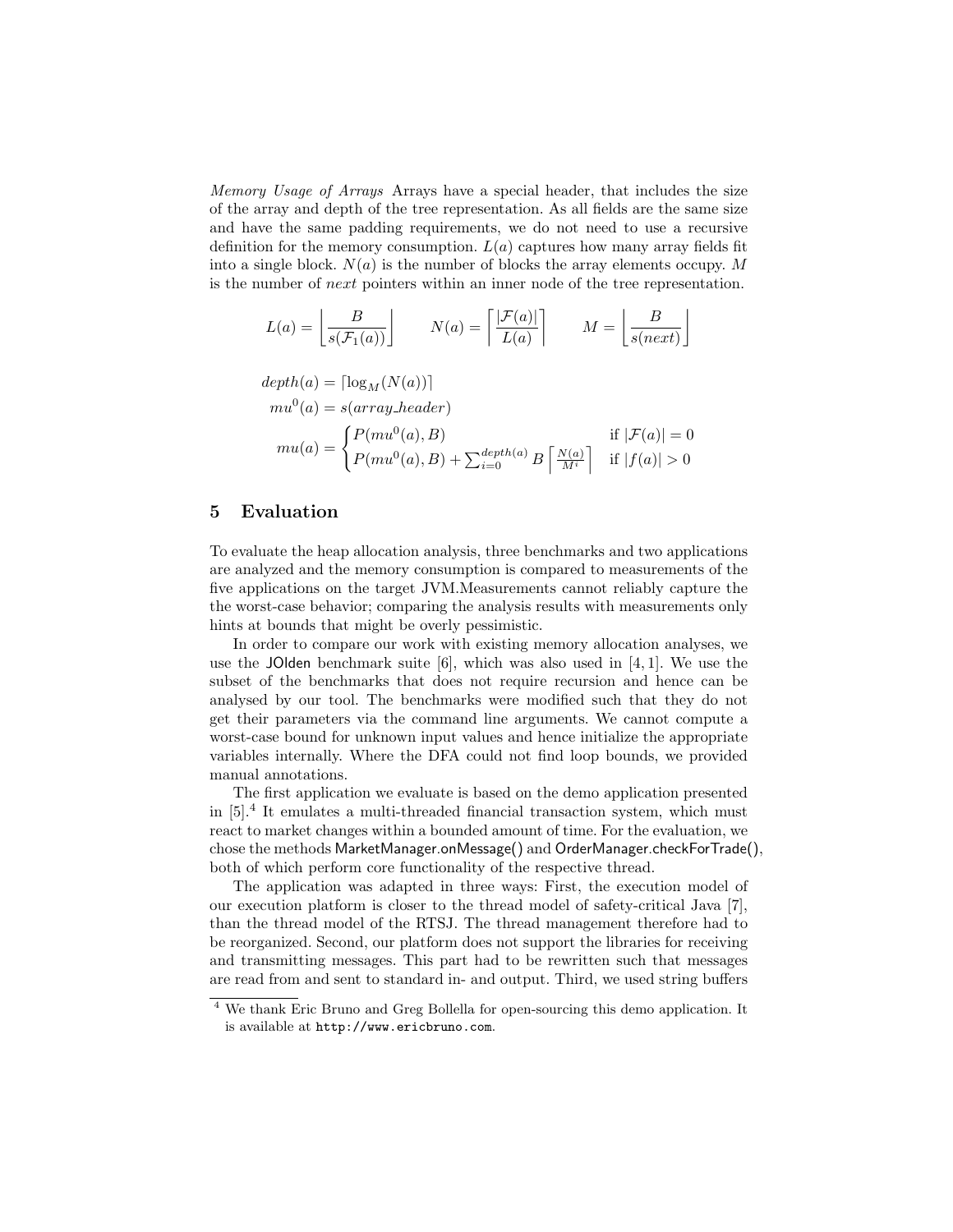|                  |                              | Allocated Objects |                                     | Allocated Words |       |
|------------------|------------------------------|-------------------|-------------------------------------|-----------------|-------|
| Benchmark Method |                              |                   | Analysed Measured Analysed Measured |                 |       |
| <b>MST</b>       | MST.min()                    | 242               | 221                                 | 501             | 459   |
| Em3d             | Em3d.main()                  | 814               | 805                                 | 11627           | 7298  |
| BH               | Tree.createTestData()        | 464               | 464                                 | 1954            | 1954  |
| Trading          | MarketManager.onMessage()    | 8                 | 8                                   | 4104            | 2004  |
| Trading          | OrderManager.checkForTrade() | 35                | 29                                  | 7876            | 741   |
| CD <sub>r</sub>  | Main.run()                   | 197936            | 22907                               | 590150          | 73841 |

Table 1. Analysis and measurement results

without automatic resizing where suitable. The reasoning behind this is discussed in Sec. 5.3.

The second application used for evaluation was extracted from the  $CD<sub>x</sub>$ benchmark for RTSJ [8]. The source code of the original benchmark is freely available.<sup>5</sup> We analyze the real-time thread responsible for collision detection of airplanes.The benchmark in its original form is unsuitable for WCET analysis, as it makes heavy use of hash tables, which have poor worst-case performance. For heap allocation analysis on the other hand, the benchmark is both challenging and, with a few modifications, within the capabilities of our tool.

We first adopted the benchmark to meet the requirements of our target platform. The recursive voxel intersection procedure, which needs large amounts of stack space, was replaced by an efficient iterative version. The number of planes and other constants were reduced to meet the memory restrictions of our embedded system. For the analysis it was necessary to annotate some loops that use iterator objects, as these are beyond the capabilities of our data flow analysis.

#### 5.1 Results

The analysis results for the six benchmark methods is shown in Tab. 1. In order to keep the pessimism within reasonable bounds, we used a modified version of the JDK suitable for real-time applications. It requires to pass a maximum capacity for lists and maps in the constructor, and prohibits on-demand reallocations, which cannot be handled by the analysis (see Sec. 5.3 for a discussion of the respective issues). Furthermore, the results for the trading engine application were obtained under the assumption that input messages are at most 1024 characters long. This is enforced by the input routines, but not a constraint that is visible at the application level. For unbounded input messages, the memory consumption of the trading engine would not be boundable.

Table 1 compares the results of the analysis with the results of a measurement; the numbers in the last two columns of this table refer to the raw amount of memory allocated by the application, excluding object meta-data. Results

 $^5$  http://adam.lille.inria.fr/soleil/rcd/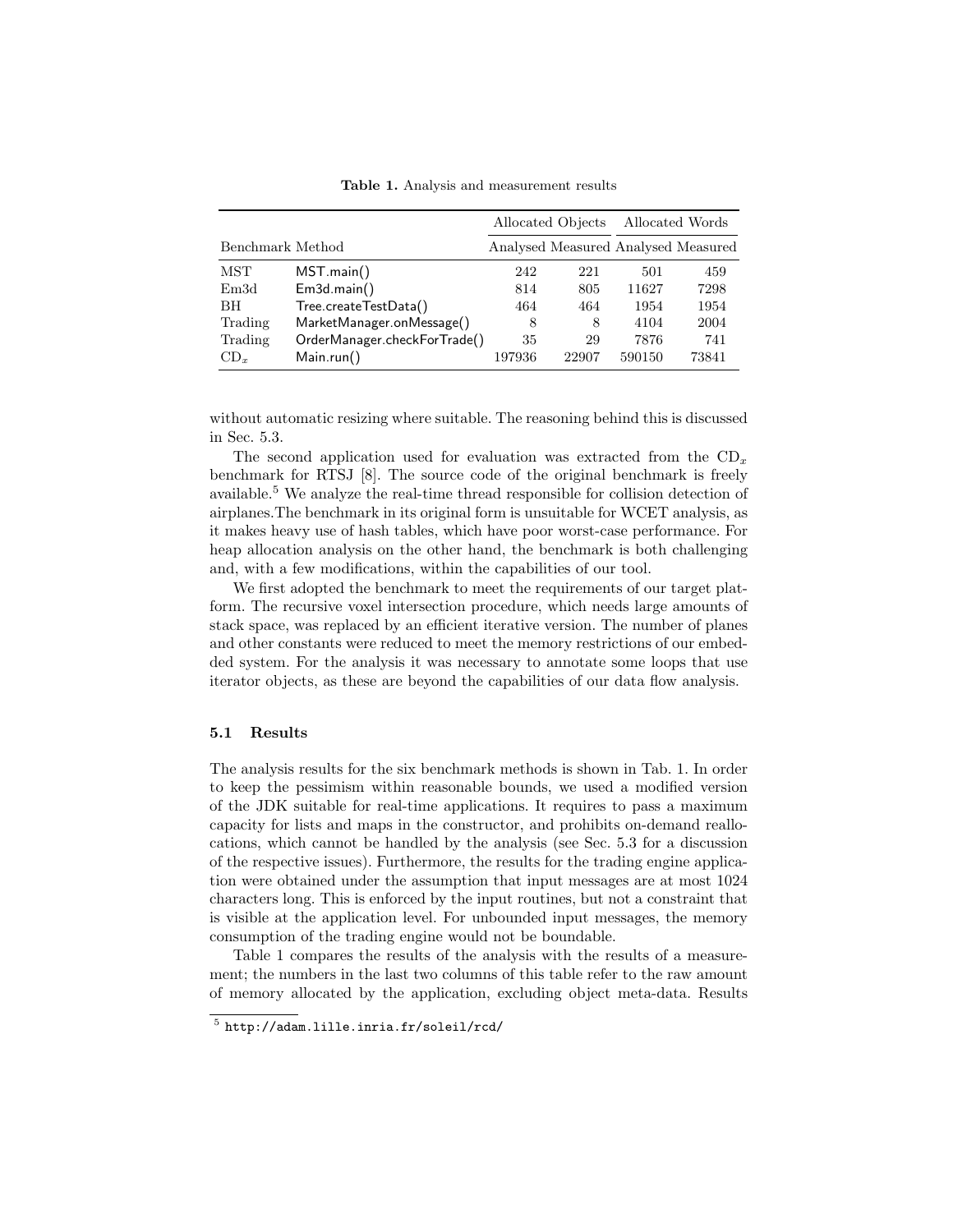that take into account the overhead of the object layout are discussed in the following section.

The figures in Tab. 1 show that the analysis yields relatively tight results for some benchmarks, while introducing a considerable pessimism for others. One reason for this pessimism is the fact that the measurement is not guaranteed to actually trigger the worst case. Some of the pessimism is however introduced by the analysis itself.

The three benchmarks from the JOlden benchmark suite are relatively simple and their execution is independent from input data. The analysis can therefore find reasonably tight bounds. The figures for the object count are tighter than the figures for the memory consumption because array sizes are overestimated at a few occasions. The pessimism for the object count is similar to the pessimism reported in [4] for these benchmarks.

The analysis results for the MarketManager.onMessage() method are off by a factor of around two. The method parses the input string for a name and a price and updates the market price of a traded item accordingly. Although the measurement was performed with a message that was designed to trigger as much memory allocation as possible, the analysis fails to find tight bounds on the string variables and assumes that all strings are 1024 characters long.

OrderManager.checkForTrade() shows considerably more pessimism. This is mainly caused by conversions from numbers to strings. Within these conversions, the analysis is not able to bound the length of the result string and assumes that such strings are 1024 characters in size. It is notable that the number of objects is overestimated by only about 20%, but the number of allocated words by about an order of magnitude.

The heap allocations reported for the collision detector thread of the  $CD<sub>x</sub>$ benchmark are relatively high. The main reason for the overestimation is that it is difficult to find tight bounds for all collection sizes and loops in the benchmark, and that the tool does not yet support context dependent manual annotations. On the other hand, the benchmark showed that the analysis scales up for larger programs, and helped us to identify many problematic language constructs which complicate the analysis.

#### 5.2 JVM Comparison

To compare the effects of different object layouts, we variated the cost function for the WCHA analysis as described in Sec. 4.2. The results are shown in Tab. 2. We assume 4 words for header data, and a blocks size of 8 words. We also include the number of allocated objects in Tab. 2, as this number is crucial to correctly dimension the handle area for a handle-based object layout.

As it is the case on our evaluation platform, the Java Optimized Processor (JOP) [16], fields are always stored at word boundaries and do not require any further padding. Due to the simple model for alignment requirements, a handlebased layout and a header-based layout consume the same amount of memory. The heap has to be large enough to fit the number of words given in the "Han-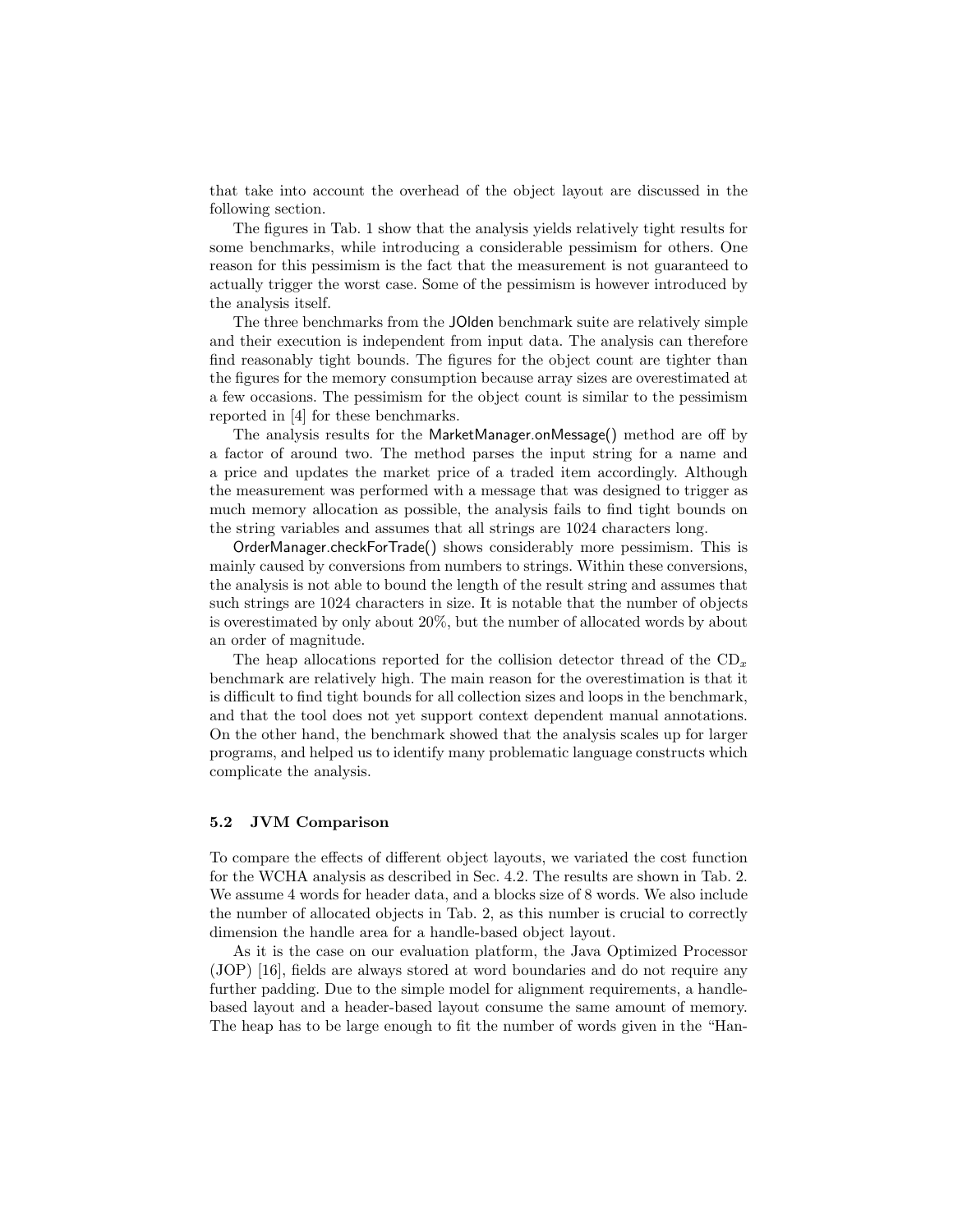|                  |                              |         |        | Allocated Words        |         |  |
|------------------|------------------------------|---------|--------|------------------------|---------|--|
| Benchmark Method |                              | Objects | Raw    | Handles/Headers Blocks |         |  |
| MST              | MST.mainloop()               | 242     | 501    | 1469                   | 2040    |  |
| Em3d             | Em3d.mainloop()              | 814     | 11627  | 14883                  | 22776   |  |
| BH               | Tree.createTestData()        | 464     | 1954   | 3810                   | 5768    |  |
| Trading          | MarketManager.onMessage()    | 8       | 4104   | 4136                   | 4768    |  |
| Trading          | OrderManager.checkForTrade() | 35      | 7876   | 8016                   | 9528    |  |
| CD <sub>r</sub>  | Main.run()                   | 197936  | 590150 | 1381894                | 1915336 |  |

Table 2. Analysis results for different object layouts

dles/Headers" column. Similarly, the total memory consumption of a fixed-block layout is provided in the "Blocks" column.

For the handle-based layout, not only the total amount of memory must fit the heap, but also the handle area has to be dimensioned correctly. The number in the "Object Count" column times the handle size has to fit the handle area, and the rest of the heap has to be large enough to fit the number of words given in the "Raw" column.

When relating the total amount of allocated memory to the number of allocated objects, the trading engine benchmarks differ considerably from the other benchmarks. While the former allocate a few relatively large objects (mostly arrays), the latter allocate a many small objects. The overhead for the header data is therefore considerably higher for these benchmarks than for the trading engine benchmarks.

Using a fixed-block layout increases the memory consumption by 15 to around 50%, when comparing it to a simple header layout. A GC that uses such a layout must be considerably more efficient in other areas to make up for this increased memory consumption.

### 5.3 Programming Style

During the evaluation of the analysis, we encountered several times that relatively simple operations resulted in seemingly excessive memory allocations. A closer look at these operations revealed that this was due to the automatic resizing of data structures. Except for a few special cases, the analysis assumed that such a resizing would always occur. For example, when appending characters to a StringBuffer, the analysis assumed that the array to hold the actual characters would be resized for each invocation of append(). Converting a float to a String was reported to allocate several megabytes of memory, instead of a just few dozen words. Similar effects were observed for other common data structures of the Java library, such as ArrayLists.

Such situations can be circumvented in two ways. On the one hand, some data structures exhibit more analysis-friendly behavior than others. For example, adding an element to a LinkedList requires only the allocation of a single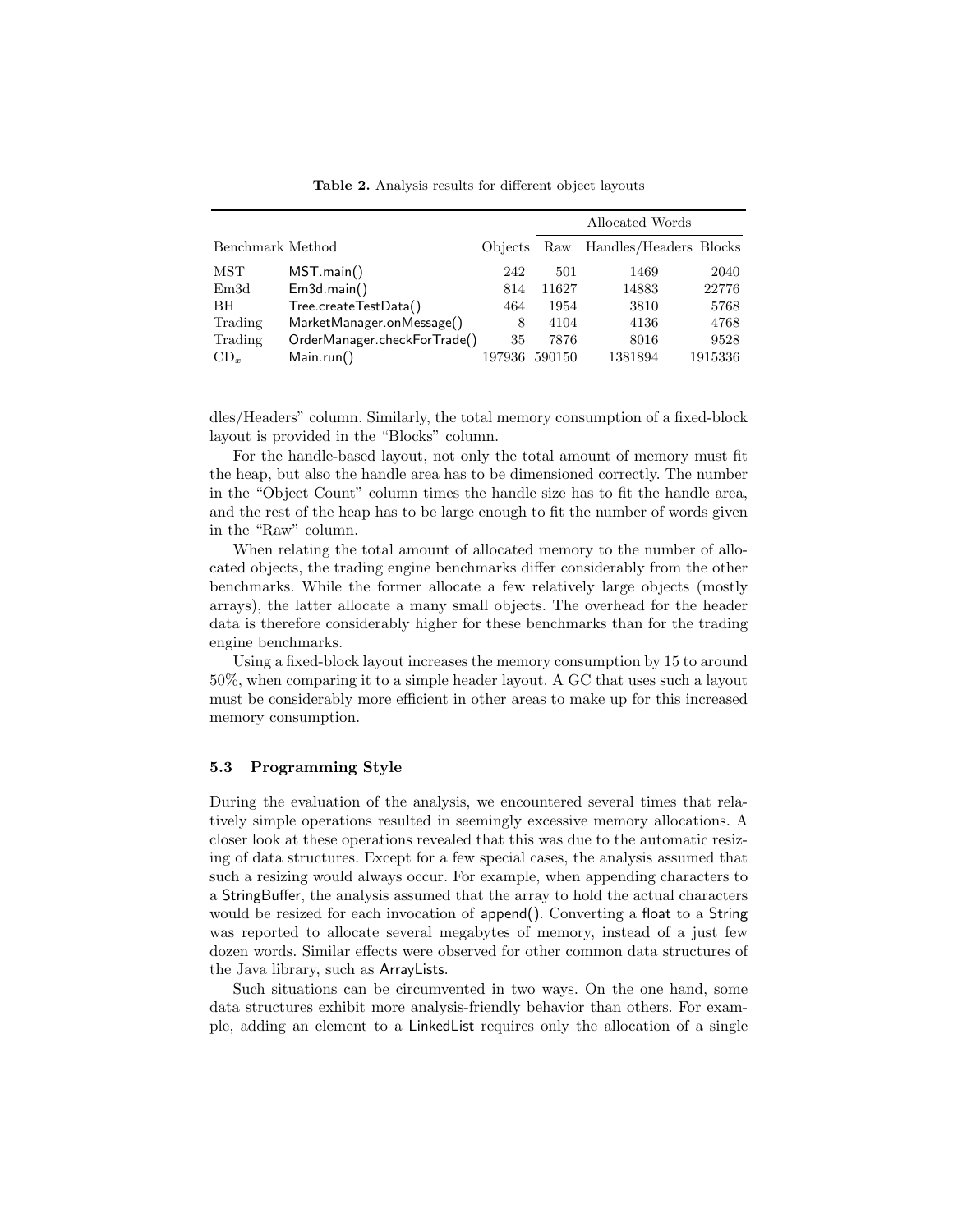list element. The drawback of this solution is that such data structures do not always have the desired performance characteristics. On the other hand, it is sometimes possible to size the data structure upon allocation such that no resizing is necessary. However, this solution requires programmers to correctly predict the sizes of data structures. We believe that further research is necessary to find a suitable tradeoff between analyzable memory allocation and ease of use for the respective data structures.

# 6 Conclusion

Bounds for the worst-case heap allocations of real-time tasks are needed to correctly size scoped memories or to calculate the maximum period of the GC task. We have adapted technologies from the WCET analysis field to analyze the heap allocations of tasks. Instructions that allocate memory get a cost equivalent to the the size of the allocated data structure. All other instructions have zero cost. Analyzing the program with those costs gives the maximum memory allocation for a task instead of its maximum execution time.

We have shown that our analysis can find reasonably tight bounds for moderately complex programs. However, more realistic Java programs that are not explicitly designed for real-time systems are hard to analyze and result in considerable pessimism for the WCHA bounds. As future work we plan to investigate the right Java based programming style for real-time applications. Furthermore, we will investigate better analyzable replacements for library elements of the JDK.

#### References

- 1. Albert, E., Genaim, S., G´omez-Zamalloa Gil, M.: Live heap space analysis for languages with garbage collection. In: ISMM '09: Proceedings of the 2009 international symposium on Memory management. pp. 129–138. ACM, New York, NY, USA (2009)
- 2. Bacon, D.F., Sweeney, P.F.: Fast static analysis of C++ virtual function calls. In: OOPSLA '96: Proceedings of the 11th ACM SIGPLAN conference on Objectoriented programming, systems, languages, and applications. pp. 324–341. ACM, New York, NY, USA (1996)
- 3. Bollella, G., Gosling, J., Brosgol, B., Dibble, P., Furr, S., Turnbull, M.: The Real-Time Specification for Java. Java Series, Addison-Wesley (Jun 2000)
- 4. Braberman, V., Fernández, F., Garbervetsky, D., Yovine, S.: Parametric prediction of heap memory requirements. In: ISMM '08: Proceedings of the 7th international symposium on Memory management. pp. 141–150. ACM, New York, NY, USA (2008)
- 5. Bruno, E.J., Bollella, G.: Real-Time Java Programming: With Java RTS. Prentice Hall PTR, Upper Saddle River, NJ, USA (2009)
- 6. Cahoon, B., McKinley, K.S.: Data flow analysis for software prefetching linked data structures in java. In: PACT '01: Proceedings of the 2001 International Conference on Parallel Architectures and Compilation Techniques. pp. 280–291. IEEE Computer Society, Washington, DC, USA (2001)